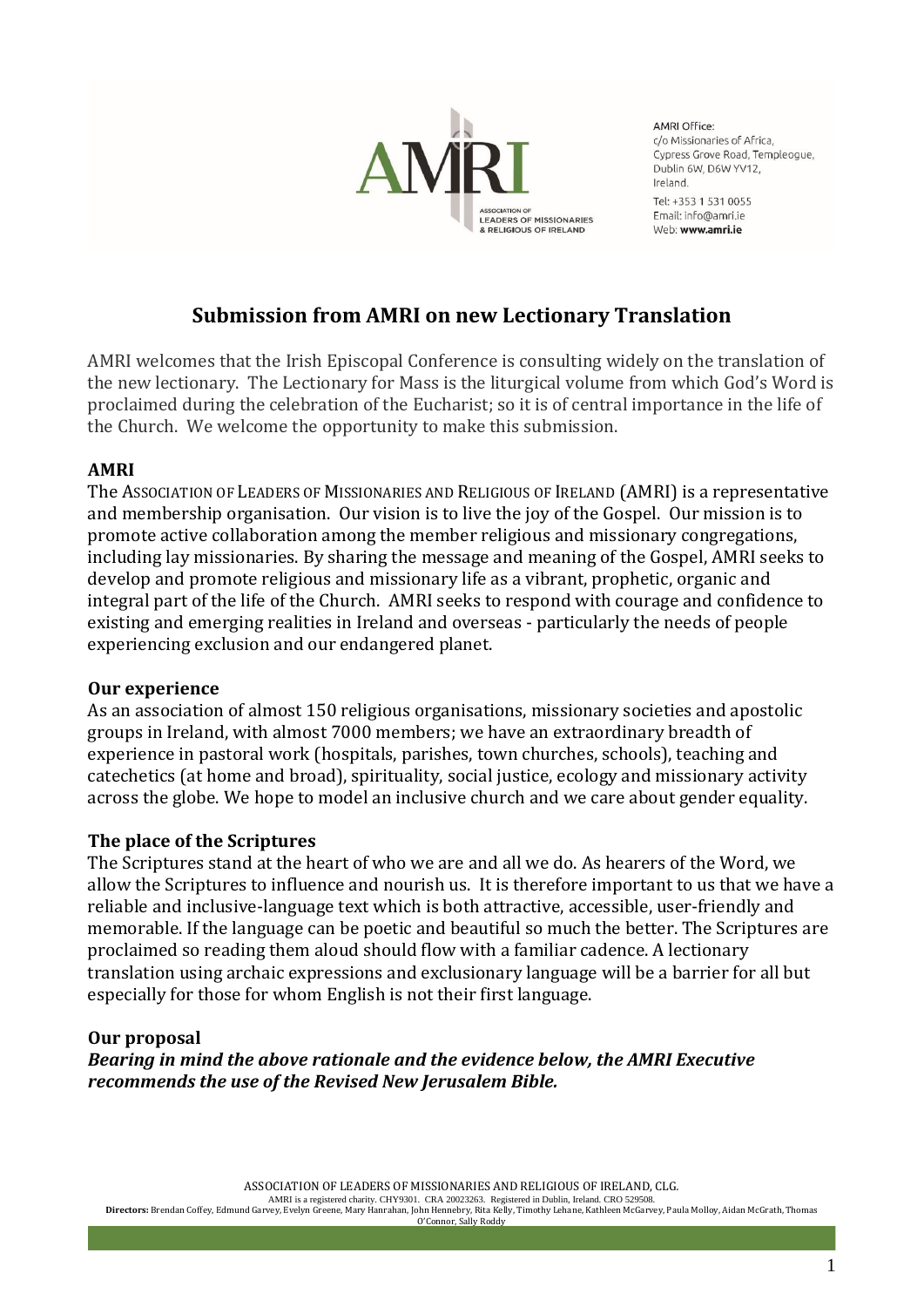# **Comparing the English Standard Version (ESV) & Revised New Jerusalem Bible (RNJB)**

The following comparisons between the RNJB and the ESV illustrates the case for a preference for the RNJB.

### *The Deutero-canonical books in the ESV*

It is to be noted that ESV translation the additional Catholic books (the Deutero-canonical books) is a *very* light redaction of the old RSV of many years ago. There are one or two adjustments per chapter; in other words, this is not a new translation at all but a rather lazy reprint. The same may be said generally of the ESV. It is, in effect, the RSV with "thees" and "thous" taken out and not much else. English, as it is spoken, has moved on.

*Appendix 1:* is a series of comparisons between the two versions proposed, the English Standard Version and the Revised New Jerusalem Bible. For the Old Testament, the examples are taken from the Pentateuch, the Prophets and the Wisdom books. The New Testament examples are taken from Matthew, Romans and Hebrews. *Appendix 2*: is on inclusive language in St Paul in general and in Romans in particular.

### **Appendix 1: Comparing the ESV and the RNJB**

*(NB this is a truly random selection and could easily be replicated across both versions). Occasionally, the RNJB is wanting but the ESV fails far more frequently.*

**Gen 1:6** And God said, "Let there be an expanse in the midst of the waters, and let it separate the waters from the waters." **7** And God made the expanse and separated the waters that were under the expanse from the waters that were above the expanse. And it was so. **8** And God called the expanse Heaven. And there was evening and there was morning, the second day. •

**Amos 5:23** Take away from me the noise of your songs; to the melody of your harps I will not listen. **24** But let justice roll down like waters, and righteousness like an ever-flowing stream.

- **6**: And(s): redundant and unidiomatic in English and so omitted in the RNJB.
- **7**: Expanse: vague and a really poor translation.
- Heaven: dome is much better.
- **8**: RJNB much more idiomatic "evening came" etc.
	- RJNB is much more faithful to the ancient Hebrew picture of the earth and the sky.
- **23a**: the RNJB is far more energetic and idiomatic.
- The ESV inversion in v. **23b**: is clumsy.

### **ESV RNJB**

**Gen 1:6** God said, 'Let there be a dome through the middle of the waters to divide the waters in two. ' And so it was. **7** God made the dome, and it divided the waters under the dome from the waters above the dome. **8** God called the vault 'sky'. Evening came and morning came: the second day.

**Amos 5:23** Spare me the din of your chanting, let me hear none of your strumming on lyres, **24** let justice flow like water, and uprightness like a never-failing stream!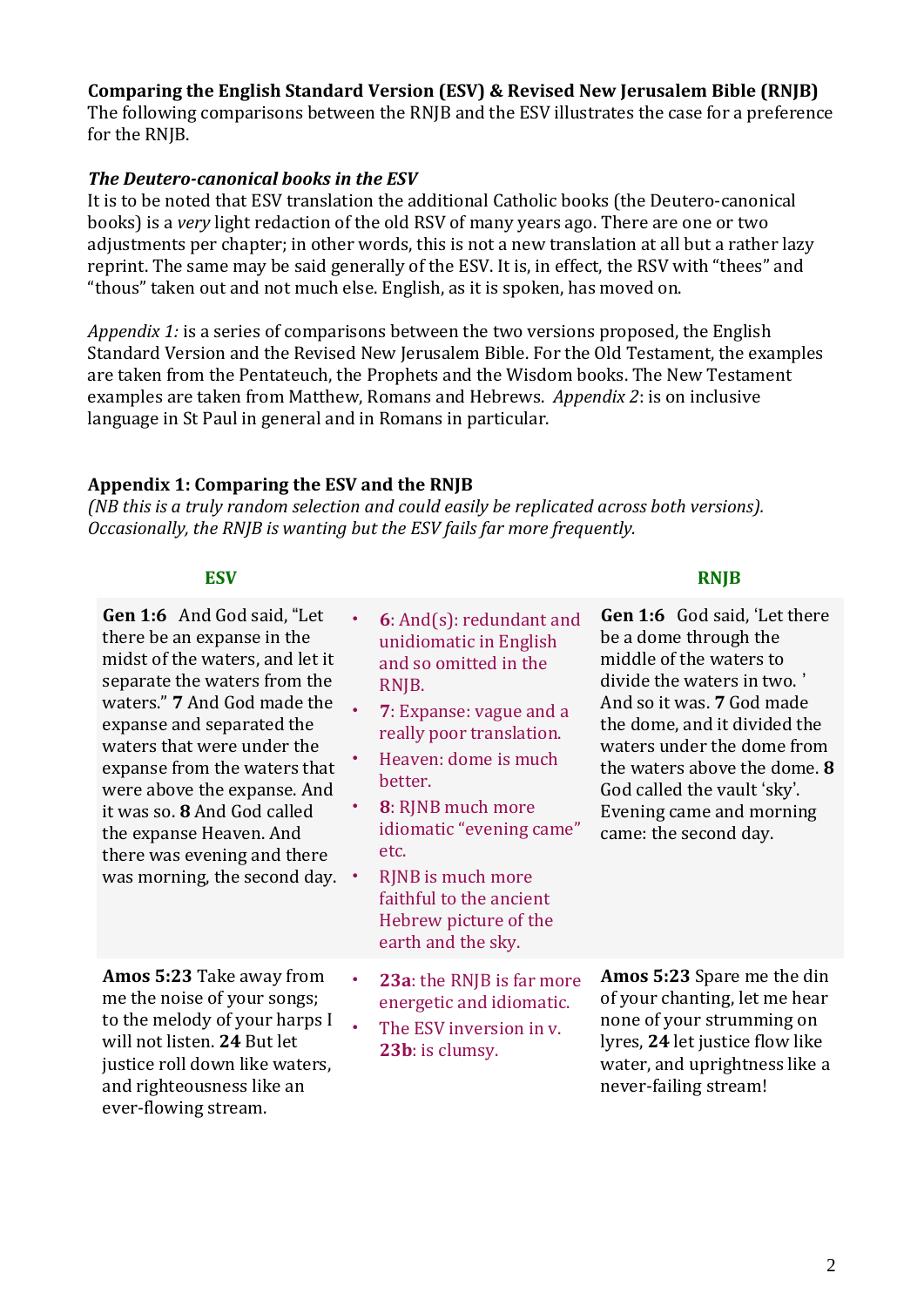**Eccl 3:14** I perceived that whatever God does endures forever; nothing can be added to it, nor anything taken from it. God has done it, so that people fear before him. **15** That which is, already has been; that which is to be, already has been; and God seeks what has been driven away.

- **14a**: "know" is more accurate than "perceived".
- 14b: add and subtract are more idiomatic and more succinct.
- **15ab**: "That which is" is very clumsy. Here the RNJB is easily the better text.
- **15c**: ESV makes no sense here. RNJB clarifies too much. The verse *is* obscure.

**Eccl 3:14** I know that whatever God does will be for ever. To this there is nothing to add, from this there is nothing to subtract, and the way God acts inspires dread. **15** What is, has been already, what will be, is already; God seeks out anyone who is persecuted.

**Matt 1:23** "Behold, the virgin shall conceive and bear a son, and they shall call his name Immanuel" (which means, God with us). **24** When Joseph woke from sleep, he did as the angel of the Lord commanded him: he took his wife, **25** but knew her not until she had given birth to a son. And he called his name Jesus.

- **23**: Behold is simply archaic English; no one talks like that anymore.
- ESV future tense is more accurate here.
- **23c**: the addition of "is" in 'God-is-with-us" is more fluent and the use of hyphens makes it easier to read.
- **24**: "he took her as his wife" makes more sense than obscure and incomplete "he took his wife".
- **25a**: "knew her not" fails on two counts (a) 16th century English (b) simply unclear. RINB much better here.
- **25b**: ESV "until" is better than RNJB "when".
- **25c**: RNJB "he named him Jesus" is far better than ESV "he called his name Jesus".

### **ESV RNJB**

**Matt 1:23** Look! the virgin is with child and will give birth to a son whom they will call Emmanuel, a name which means 'God-is-with-us'. **24** When Joseph woke up he did what the angel of the Lord had told him to do: he took her as his wife; **25** he had not had intercourse with her when she gave birth to a son; and he named him Jesus.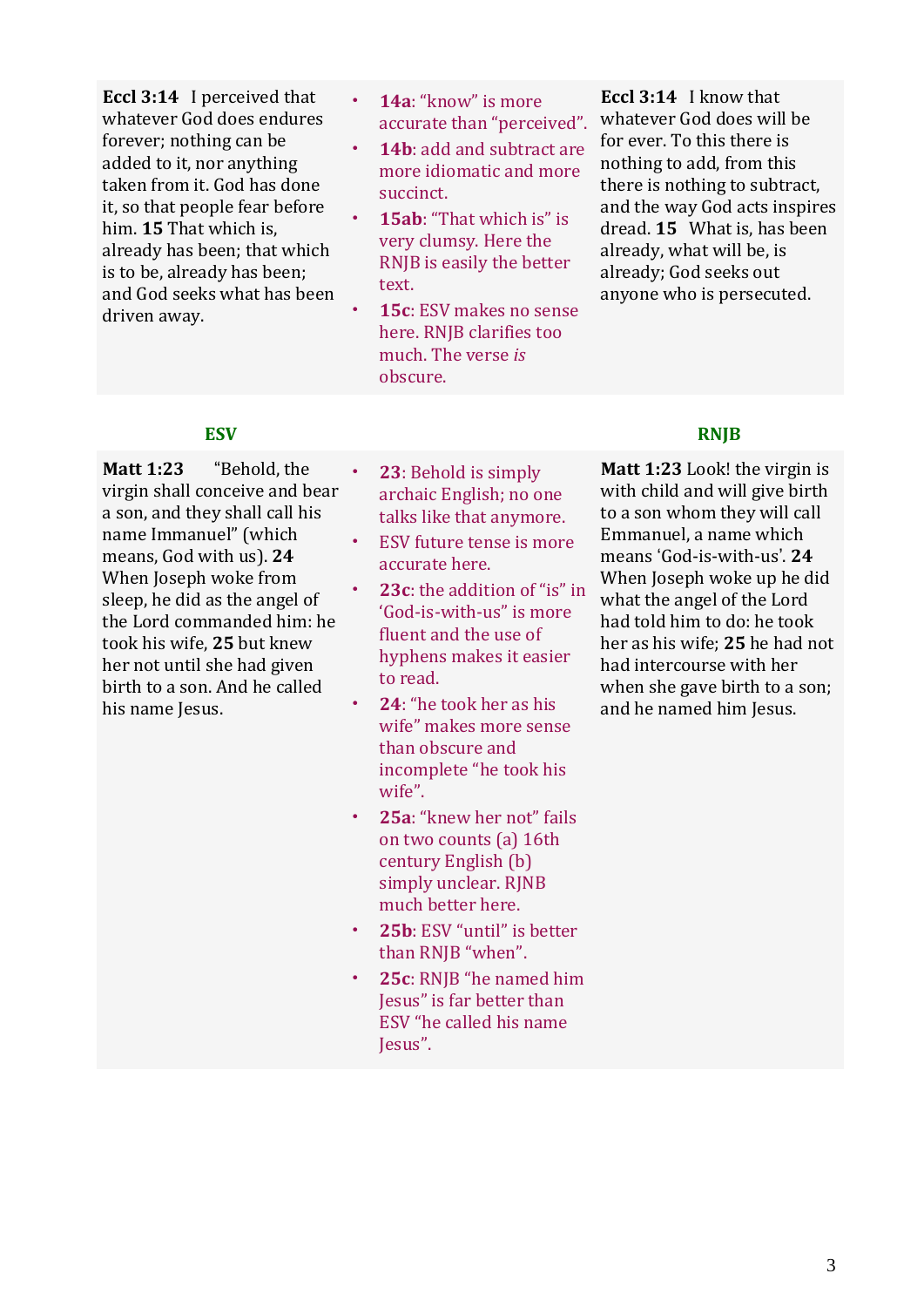**Rom 3:22b** For there is no distinction: **23** for all have sinned and fall short of the glory of God, **24** and are justified by his grace as a gift, through the redemption that is in Christ Jesus, **25** whom God put forward as a propitiation by his blood, to be received by faith.

- This is a notoriously difficult text to translate.
- **23**: RNJB is idiomatic.
- **24**: RJNB is accurate and succinct.
- **25a**: Propitiation is an over-translation, importing Anselm's soteriology into the ancient text.
- 25b: the clarity of the ESV is a mistake; the ambiguity of the RNJB is more faithful.

**Rom 3:23** No distinction is made. for all have sinned and lack God's glory, **24** and all are freely justified by the gift of his grace through the redemption that is in Jesus Christ. **25** God appointed him as a reconciliation in his blood through faith, by the shedding of his blood, to show his righteousness…

**Heb 2:10** For it was fitting that he, for whom and by whom all things exist, in bringing many sons to glory, should make the founder of their salvation perfect through suffering. **11** For he who sanctifies and those who are sanctified all have one source. That is why he is not ashamed to call them brothers, **12** saying, "I will tell of your name to my brothers; in the midst of the congregation I will sing your praise."

- ESV and RNJB are close here.
- **10a**: RNJB adds "God" for the sake of clarity.
- **10b**: both leave "sons" here, where "children" would have worked well.
- 10: founder / pioneer — both are accurate; there is more energy in pioneer.
- **11-12**: RNJB accurately makes the language inclusive. It is surely not the case that only males are saved by Jesus.

# **ESV RNJB**

**Heb 2:10** It was fitting that God, for whom and through whom everything exists, should, in bringing many sons to glory, make perfect through suffering the pioneer of their salvation. **11** For consecrator and consecrated have all the same Father; that is why he is not ashamed to call them brothers and sisters **12** in the text: I shall proclaim your name to my brothers and sisters, praise you in full assembly; …

### **Appendix 2: Inclusive Language in Paul**

Paul uses the word "brothers" inclusively and the apostle is not addressing only the males in the congregation. To translate it *slavishly and exclusively* is, in this case, a plain failure of accuracy. The RNJB does much better.

To take examples from only one letter, the word brother (*adelphos*) occurs 19 times in Romans. Below is the full list: the RNJB translation is accurate, consistent and unobtrusive.

By contrast, the ESV uses sister only 4 times across the seven undisputed letters: **Rom 16:1, 15; 1 Cor 7:15; Phlm 1:2**. Three out of four times the meaning is a blood sister (*adelphē*) where this translation is unavoidable.

In Romans, at least, the RNJB is much better than its own predecessors, the JB and the NJB.